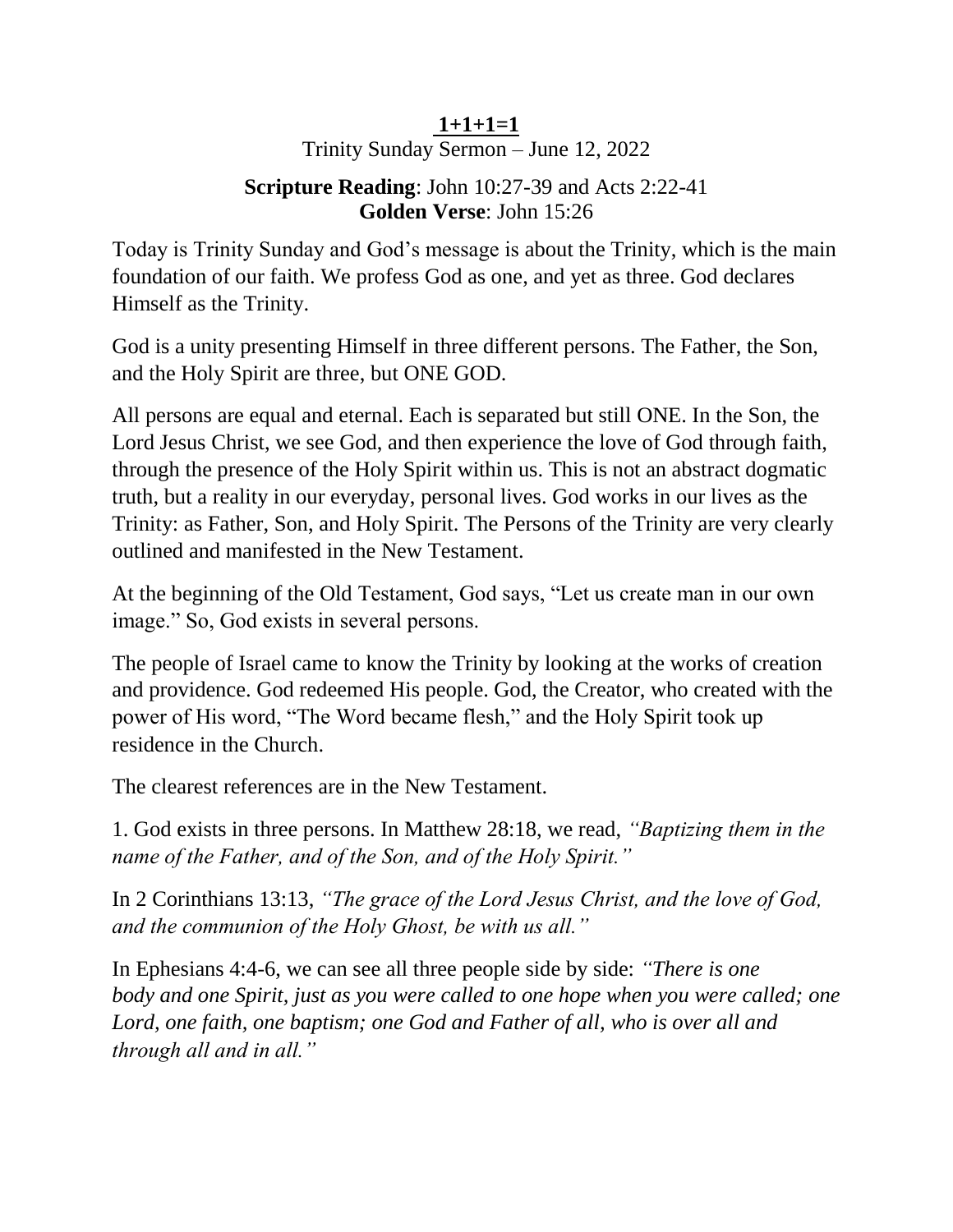2. All three persons are completely God. Separately, the scriptures say things about each of the three people that you can only say about God.

The New Testament speaks clearly of the relationship between the Trinity.

## **God sends His Son**

*"For God so loved the world that He gave His one and only Son, that whoever believes in Him shall not perish but have eternal life"* John 3:16.

*"But when the set time had fully come, God sent His Son, born of a woman, born under the law"* Galatians 4:4.

And again, when God brings His firstborn into the world, He says: *"Let all God's angels worship Him'* Hebrews 1:6.

Jesus Himself appears several times in the Gospels with the claim that "the Father sent me."

And both the Father and the Son send the Spirit: *"When the Advocate comes, whom I will send to you from the Father—the Spirit of truth who goes out from the Father—he will testify about me"* John 15:26.

*"But very truly I tell you, it is for your good that I am going away. Unless I go away, the Advocate will not come to you; but if I go, I will send him to you"* John 16:7.

*Because you are His sons, God sent the Spirit of His Son into our hearts, the Spirit who calls out, "*Abba*, Father"* Galatians 4:6.

We see the Father addressing the Son. We also see the Son speaking intimately to the Father. The Trinity appears in several stories.

When Jesus was baptized, the Father declares that *"this is my beloved Son, in whom I am well pleased,"* (Matthew 3:17) and the Holy Spirit descends upon the Son in a form like a dove.

In the last commandment of Jesus, He said: "*Therefore go and make disciples of all nations, baptizing them in the name of the Father and of the Son and of the Holy Spirit"* Matthew 28:19. It is a personal revelation of the Trinity from Jesus Christ.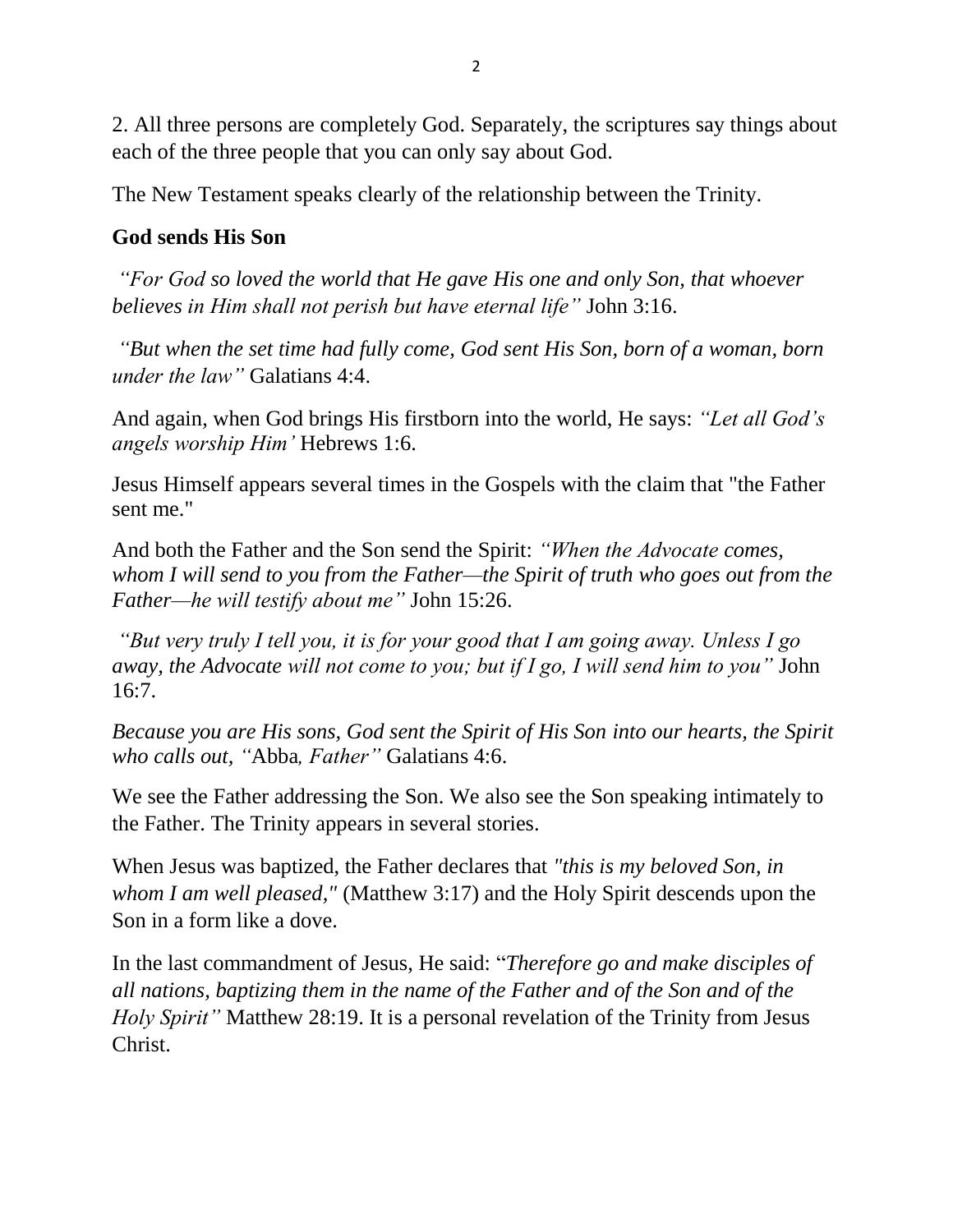Elsewhere in the New Testament, the Trinity is listed side by side: *"There are different kinds of gifts, but the same Spirit distributes them. There are different kinds of service, but the same Lord. There are different kinds of working, but in all of them and in everyone it is the same God at work"* 1 Corinthians 12:4-6.

*May the grace of the Lord Jesus Christ, and the love of God, and the fellowship of the Holy Spirit be with you all.* 2 Corinthians 13:14.

Peter, an apostle of Jesus Christ, wrote: *"To God's elect, exiles scattered throughout the provinces of Pontus, Galatia, Cappadocia, Asia and Bithynia, who have been chosen according to the foreknowledge of God the Father, through the sanctifying work of the Spirit, to be obedient to Jesus Christ and sprinkled with His blood: grace and peace be yours in abundance"* 1 Peter 1:1-2.

We see, then, that both the Old and New Testaments speak clearly of the Trinity, teaching its existence. That is why we believe and confess the existence of the Trinity.

It is one in the essence of God. We do not believe in three Gods, but only in one. Nevertheless, we believe that the same God is indivisible and inseparably different from one person, as our creeds put it. Scripture distinguishes a person.

There are certain personal characteristics by which we can distinguish the persons of the Trinity. Scripture attributes certain works in a distinct way to a divine person, and thus they can be distinguished. Creation and providence are attributed to the Father, salvation to the Son, and sanctification to the Holy Spirit.

## **The Trinity is ONE and three persons.**

Someone said that the Trinity is like the Sun, its light and its warmth.

How do people relate to each other?

1. All three persons are completely equal to God.

2. All three persons have all the divine attributes. Divine roles are indeed different, but ONE in THREE persons. I, as a person, am a single person, but I have several responsibilities: husband, father, brother. God is one, yet three persons: the Father, the Son, and the Holy Spirit.

God is like BREAD: contains flour, water and yeast.